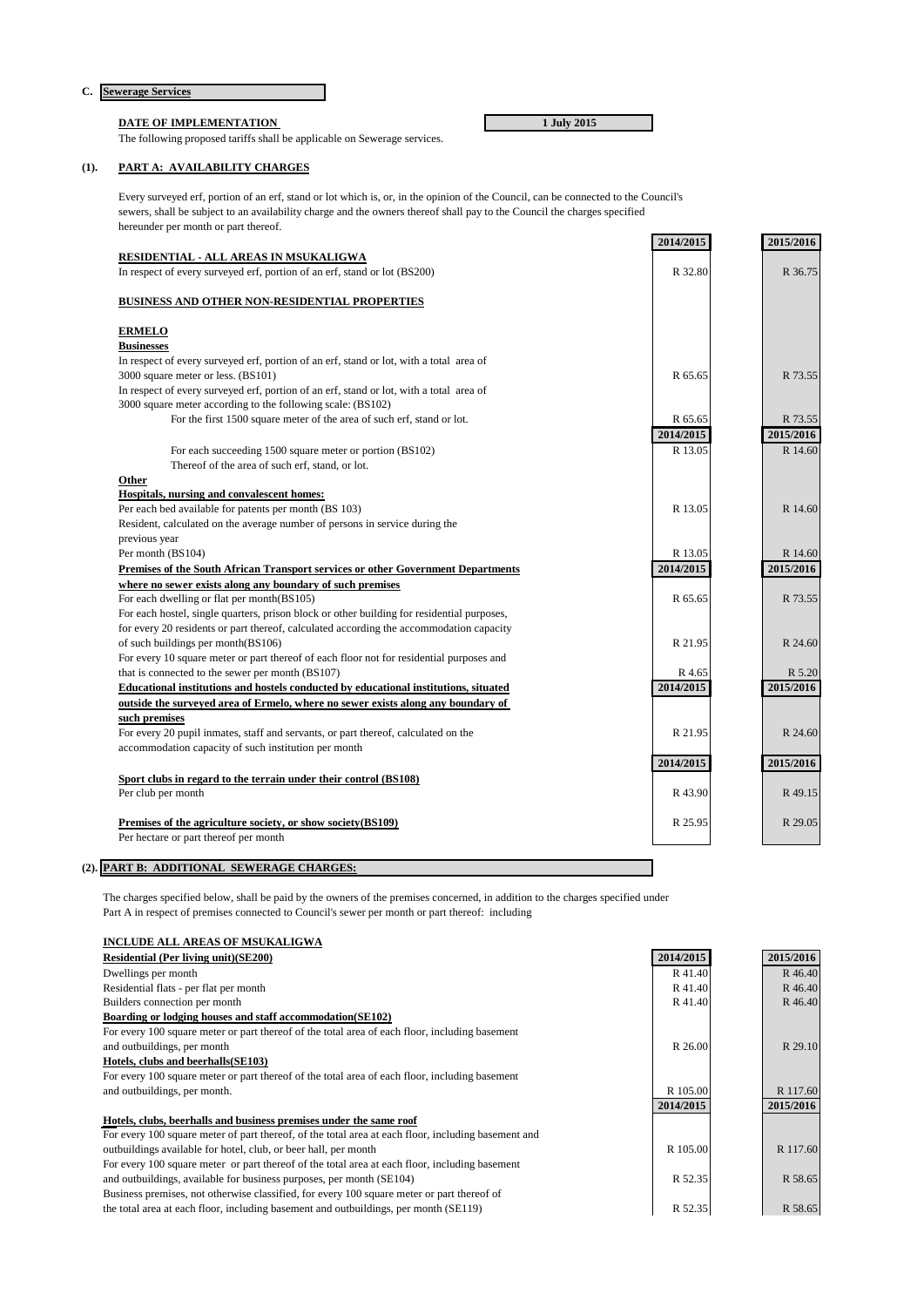| Commercial laundries, ice factories, mineral water works, factories, workshops, sawmills             |           |           |
|------------------------------------------------------------------------------------------------------|-----------|-----------|
| For every 100 square meter or part thereof, at each floor, including the basement and outbuildings   |           |           |
| available for business purposes per month                                                            | R 52.35   | R 58.65   |
| Commercial motor garages, for every 100 square meter or part thereof at each floor, including the    |           |           |
| basement and outbuildings, available for business purposes per month                                 | R 52.35   | R 58.65   |
| For every 100 square meter or part thereof at each floor, including basement and outbuildings        |           |           |
| available for business purposes, per month                                                           | R 52.35   | R 58.65   |
| <b>Hospitals, nursing and convalescent homes</b>                                                     | 2014/2015 | 2015/2016 |
| For each bed available for patients per month (SE105)                                                | R 14.25   | R 15.95   |
| For each staff member and servant, calculated on the average number or persons in                    |           |           |
| service during the previous year, per month(SE106)                                                   | R 14.25   | R 15.95   |
| <b>Gaol (SE107)</b>                                                                                  |           |           |
| For every 10 or part of 10 of the number of inmates, calculated on the accommodation                 |           |           |
| capacity of such goal                                                                                | R 87.05   | R 97.50   |
| Churches, including non-revenue producing halls (SE108)                                              |           |           |
| For every 100 seats or part of 100 of the total seating capacity per month                           | R 21.95   | R 24.60   |
|                                                                                                      | 2014/2015 | 2015/2016 |
| <b>Government offices and departments</b>                                                            |           |           |
| For every 100 square meter of part thereof of the total area at each floor, including the            |           |           |
| basement and outbuildings, per month                                                                 | R 52.35   | R 58.65   |
| Sportclubs in regard terrains under their control(SE109)                                             |           |           |
| Per club per month                                                                                   | R 43.90   | R 49.20   |
| South African Transport services premises excluding dwellings and cottages and staff accommodation   |           |           |
| For every 100 square meter or part thereof of the floor area at each floor of all buildings,         |           |           |
| per month                                                                                            | R 52.35   | R 58.65   |
| <b>Educational Institutions, excluding hostels (SE110)</b>                                           |           |           |
| For every 20 persons comprising staff, servants and pupils/students, calculated on the accommodation |           |           |
| capacity of such institution, per month                                                              | R43.90    | R 49.20   |
| <b>Hostels and charitable homes (SE111)</b>                                                          | 2014/2015 | 2015/2016 |
| For every 20 persons or part of 20 comprising staff, servants and pupils/students, calculated        |           |           |
| on the accommodation capacity of such institution, per month                                         | R 78.25   | R 87.65   |
| <b>Premises of agricultural society or show society (SE 112)</b>                                     |           |           |
| Per water closet or urinal, per month                                                                | R 4.65    | R 5.20    |
| Business premises used exclusively for storage purpose (SE 114)                                      |           |           |
| For every 100 square meter or part thereof of the total area at each floor, including the basement   |           |           |
| and outbuildings available for storage purposes, per month                                           | R 26.00   | R 29.10   |

## **PART C - ADDITIONAL EFFLUENT CHARGES**

The owner or occupier of any premises or area who discharges any sewage into the Council's sewer, drain or drainage installation **3.** for processing at the Council's sewage treatment works, shall in addition to any other charges for which he/she may be liable in terms of this schedule pay to the Council a sewerage charge which shall be calculated in accordance with the following formula:

Where CSB loading is higher than the accepted average for the Greater Ermelo, an agreement must be reached with the consumer which percentage of effluent of the water bought will be applicable.

A: Calculatio K X (CSB) 0.4

B: Where K is calculated with the following formula:

Total running cost = Ermelo total effluent 2 Kilolitre x sum of (Chemical oxygen demand for Ermelo devided by 600)0.4 Plus Industrial effluent (% effluent) x Kilolitre x sum of (Chemical oxygen demand industrial devided by 600)0.4  $600 \text{ mg/I} = \text{Average chemical oxygen demand}$  for residential drainage water

## **4. PART D - OTHER CHARGES**

| Suction of sewer traps and tanks (SU0871)                                                                 | 2014/2015 | 2015/2016 |
|-----------------------------------------------------------------------------------------------------------|-----------|-----------|
| Rendering of a private suction service at private concerns                                                | R 770.00  | R 863.00  |
| Night Soil removals (if any)<br>(SU601C & SU602D)                                                         | R 60.00   | R 68.00   |
| Sewer blockage fees (SU 0855)<br>Applicable where the municipality provide assistance on private property | R 580.00  | R 650.00  |

#### **Connection fees**

For the provision of a connection to the Council's sewer, a fee shall be charged which shall include the costs of material, labour and transport costs, plus a surcharge of 10%. A deposit as assessed by the Engineer is payable upfront.

#### **Municipal premises**